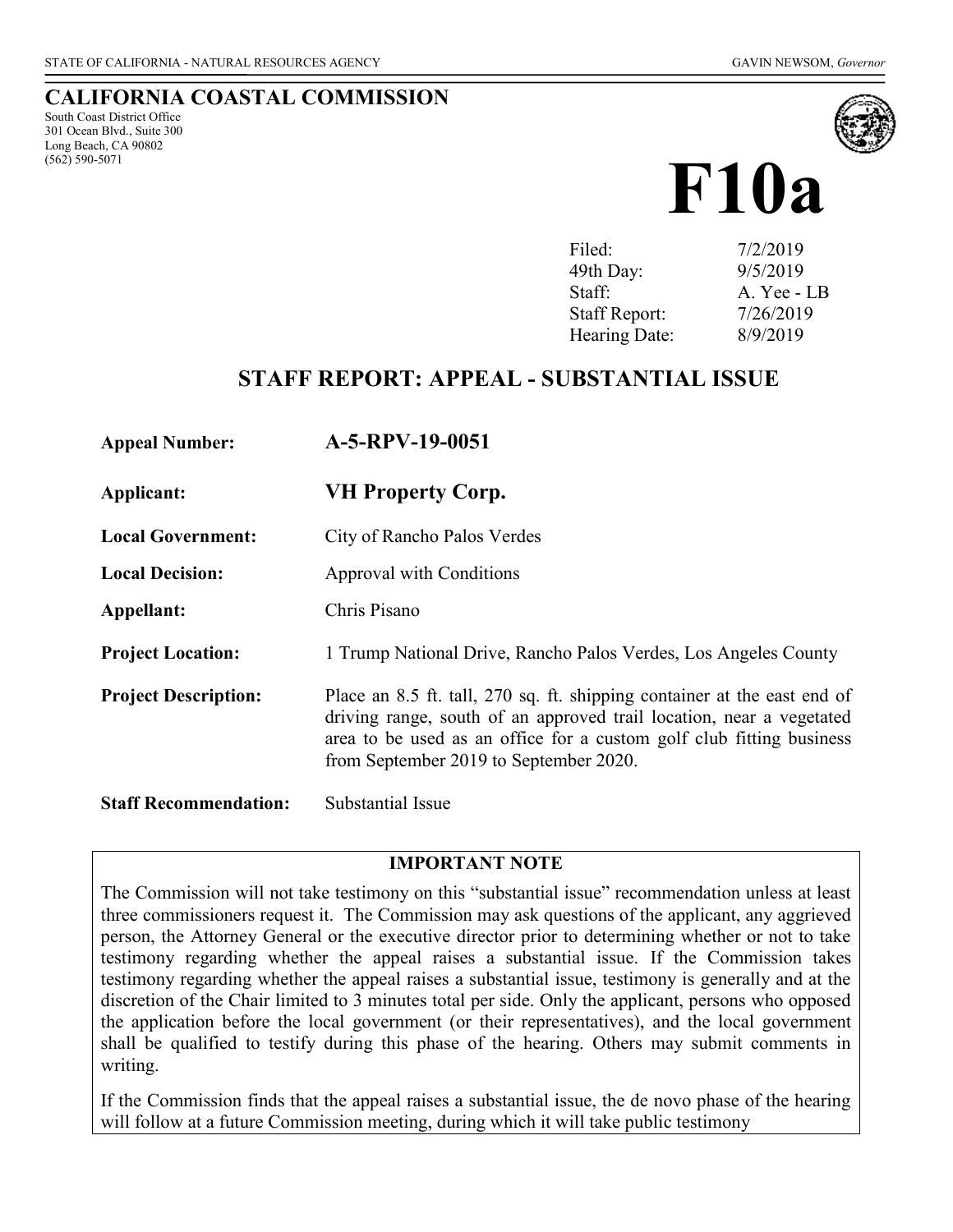# **SUMMARY OF STAFF RECOMMENDATION**

The staff recommends that the Commission determine that **a substantial issue exists** with respect to the grounds on which appeal number A-5-RPV-19-0051 has been filed because the locally approved development raises issues of consistency with the City of Rancho Palos Verdes certified Local Coastal Program (LCP) and the public access and recreation policies of Chapter 3 of the Coastal Act.

The applicant proposes to place an 8.5 ft. tall, 270 sq. ft. shipping container at the east end of driving range, to be used as an office for a custom golf club fitting business from September 23, 2019 to September 23, 2020 (**[Exhibit 1](https://documents.coastal.ca.gov/reports/2019/8/F10a/F10a-8-2019-exhibits.pdf)**). This location is south of an approved trail location, near a vegetated habitat area **[\(Exhibit 2\)](https://documents.coastal.ca.gov/reports/2019/8/F10a/F10a-8-2019-exhibits.pdf)**. The City found the project to be exempt from Coastal Development Permit requirements, and instead, approved a Special Use Permit with special conditions **[\(Exhibit 3\)](https://documents.coastal.ca.gov/reports/2019/8/F10a/F10a-8-2019-exhibits.pdf)** on June 5, 2019. The City-approved permit approved the placement and use of the shipping container as an office for True Spec Golf Company, which will provide custom golf clubs to patrons of the driving range at Trump National Golf club. The City's staff report indicates that this area is immediately adjacent to an approved public pedestrian and bicycle trail. The grounds for the current appeal include contentions that the approved development does not conform to the standards set forth in the certified LCP regarding protection of environmentally sensitive habitat areas (ESHA), that the area where the project is proposed should be kept free of development, and that the City's approval of the project was not consistent with the LCP.

The project is located between the first public road and the sea in Subregion 7 of the City's certified LCP jurisdiction. The City found that this project is exempt from coastal development permit requirements because it fell under a category of development determined by the Commission to be excluded from permit procedures. Staff is not aware of any Categorical Exclusion approved by the Commission pertaining to the proposed project, and none is cited by the City in its finding. Furthermore, the City did not have sufficient factual support for its determination that the proposed project would be located "outside of access ways and habitat area."

Therefore, the appeal raises substantial issues as to the City-approved project's consistency with policies of the certified LCP. The Commission should find substantial issue and hold a de novo hearing at a subsequent Commission meeting to determine whether to approve the proposed project.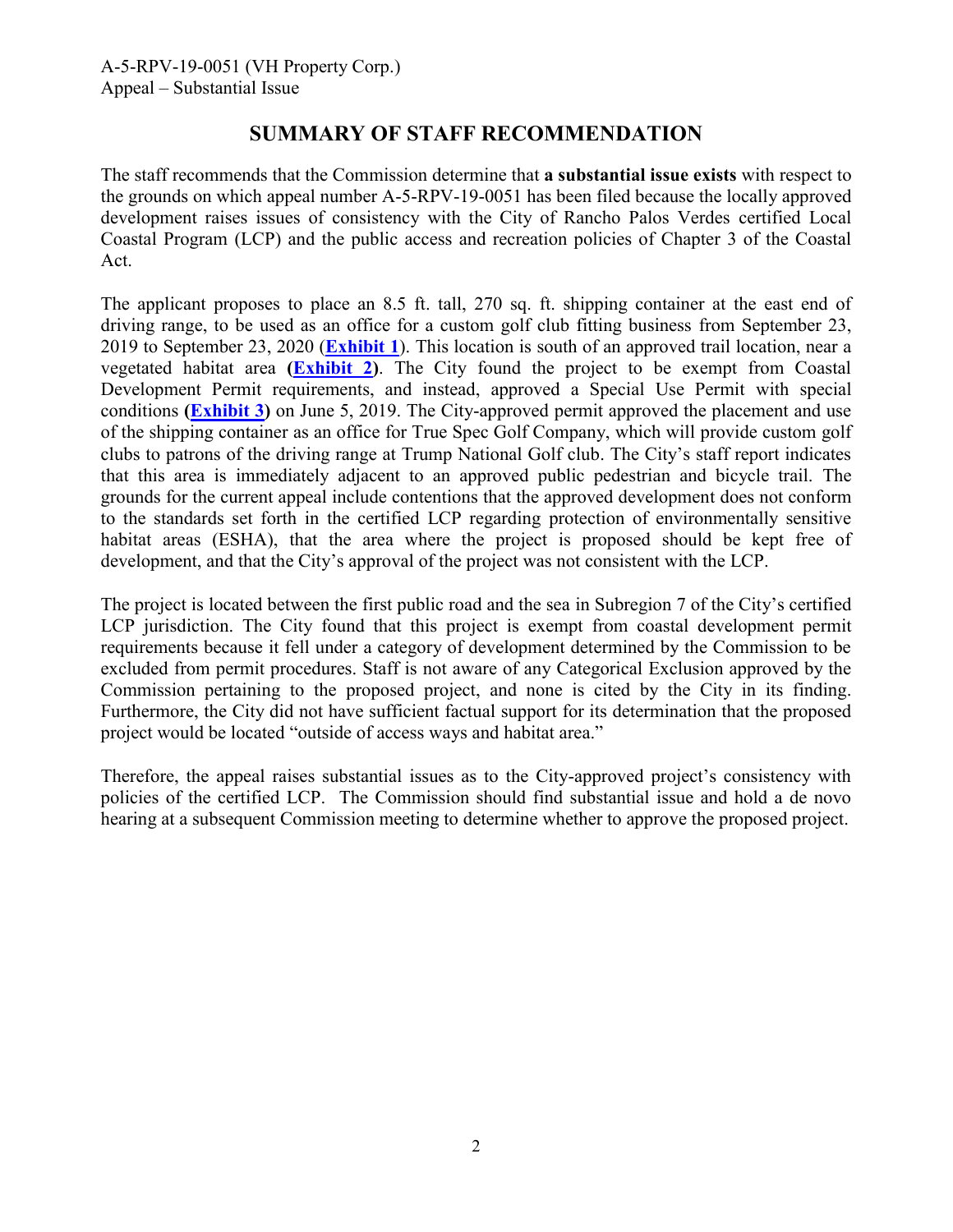# **TABLE OF CONTENTS**

## **APPENDICES**

Appendix A – Substantive File Documents

# **LIST OF EXHIBITS**

Exhibit 1 – Project rendering of True Spec Golf office

Exhibit 2 – Site plan

Exhibit 3 – Special Use Permit PLSU2019-0003, approved by the City of Rancho Palos Verdes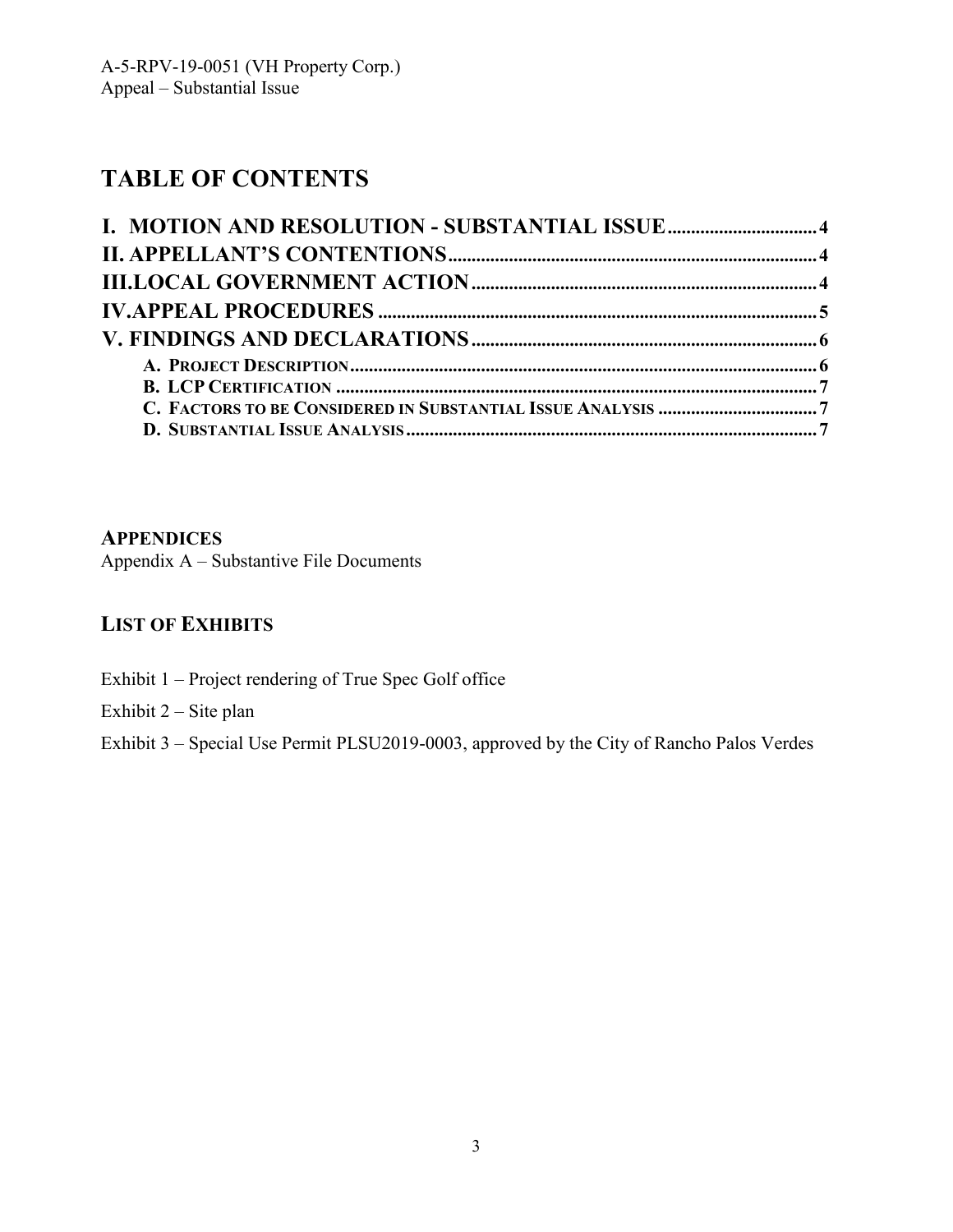## MOTION AND RESOLUTION FOR SUBSTANTIAL ISSUE

**Motion** *I move that the Commission determine that Appeal No. A-5-RPV-19-0051 raises NO Substantial Issue with respect to the grounds on which the appeal has been filed under § 30603 of the Coastal Act.*

Staff recommends a **NO** vote. Failure of this motion will result in a de novo hearing on the application, and adoption of the following resolution and findings. Passage of this motion will result in a finding of No Substantial Issue and the local action will become final and effective. The motion passes only by an affirmative vote of the majority of the Commissioners present.

## **Resolution to Find Substantial Issue**

*The Commission hereby finds that Appeal No. A-5-RPV-19-0051 presents a SUBSTANTIAL ISSUE with respect to the grounds on which the appeal has been filed under § 30603 of the Coastal Act regarding consistency with the certified Local Coastal Plan and/or the public access and recreation policies of the Coastal Act*.

## **II. APPELLANT'S CONTENTIONS**

On June 10, 2019, the Commission received a notice of final local action for City of Rancho Palos Verdes Special Use Permit PLSU2019-0003 **[\(Exhibit 3\)](https://documents.coastal.ca.gov/reports/2019/8/F10a/F10a-8-2019-exhibits.pdf)**. The local Special Use Permit contained a finding that the project qualified for an exemption from the local Coastal Development Permit.

On June 24, 2019, appellant Chris Pisano filed an appeal of the local action, the temporary placement of an 8.5 ft. tall, 270 sq. ft. shipping container at the east end of driving range, south of an approved trail location, near a vegetated area to be used as an office for a custom golf club fitting business from September 2019 to September 2020. The appeal contends that the project is located within an ESHA, that the area where the project is proposed should be kept free of development, and that the City erred in its finding that the project could be approved under the LCP.

# **III. LOCAL GOVERNMENT ACTION**

On June 5, 2019, the Director of Community Development of the City of Rancho Palos Verdes administratively approved a Special Use Permit for the project, with conditions. Twelve members of the public notified the Director of their objections to the project, including the subject appellant who submitted three emails in opposition and requested a public hearing. The Director's decision was appealable to the City of Rancho Palos Verdes' Planning Commission; however no appeals were received during the local appeal period, which ended at 5:30pm on June 10, 2019.

The Coastal Commission's South Coast District Office received a Notice of Final Local Action from the City of Rancho Palos Verdes on June 10, 2019. On June 24, 2019 an appeal was filed by Chris Pisano during the Coastal Commission's ten (10) working day appeal period. No other appeals were received.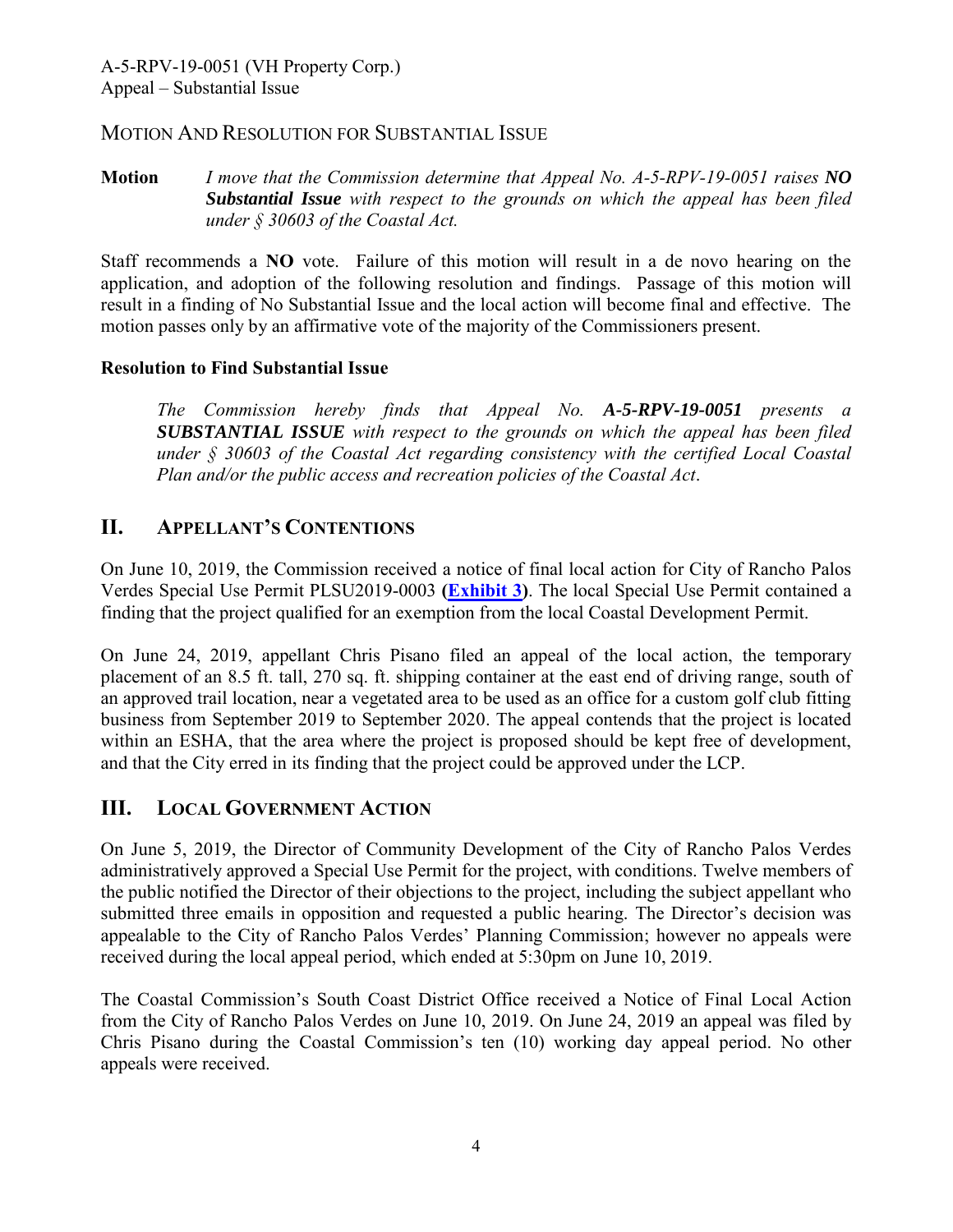## **IV. APPEAL PROCEDURES**

After certification of an LCP, the Coastal Act provides for limited appeals to the Coastal Commission of certain local government actions on CDPs. Development approved by cities or counties may be appealed if they are located within certain geographic appealable areas, such as those located between the sea and the first public road paralleling the sea or within 100 feet of any wetland, estuary, or stream, or within 300 feet of the mean high tide line of beach or top of the seaward face of a coastal bluff. Furthermore, developments approved by counties may be appealed if they are not a designated "principal permitted use" under the certified LCP. Finally, any local government action on a proposed development that would constitute a major public work or a major energy facility may be appealed, whether approved or denied by the city or county [Coastal Act Section 30603(a)].

Section 30603 of the Coastal Act states:

- *(a) After certification of its Local Coastal Program, an action taken by a local government on a Coastal Development Permit application may be appealed to the Commission for only the following types of developments:* 
	- *(1) Developments approved by the local government between the sea and the first public road paralleling the sea or within 300 feet of the inland extent of any beach or of the mean high tide line of the sea where there is no beach, whichever is the greater distance.*
	- *(2) Developments approved by the local government not included within paragraph (1) that are located on tidelands, submerged lands, public trust lands, within 100 feet of any wetland, estuary, stream, or within 300 feet of the top of the seaward face of any coastal bluff.*

Section 30603(a)(1) of the Coastal Act establishes the project site as being in an appealable area because it is located between the sea and the first public road paralleling the sea **[\(Exhibit 2\)](https://documents.coastal.ca.gov/reports/2019/8/F10a/F10a-8-2019-exhibits.pdf).**

## **Grounds for Appeal**

The grounds for appeal of an approved local CDP in the appealable area are stated in Section 30603(b)(1), which states:

 *(b)(1) The grounds for an appeal pursuant to subdivision (a) shall be limited to an allegation that the development does not conform to the standards set forth in the certified Local Coastal Program or the public access policies set forth in this division.* 

Section 30625(b)(2) of the Coastal Act requires a de novo hearing of the appealed project unless the Commission determines that no substantial issue exists with respect to the grounds for appeal. If Commission staff recommends a finding of substantial issue, and there is no motion from the Commission to find no substantial issue, the substantial issue question will be considered moot, and the Commission will proceed to the de novo public hearing on the merits of the project. The de novo hearing will be scheduled at a subsequent Commission hearing. A de novo public hearing on the merits of the project uses the certified LCP as the standard of review. In addition, for projects located between the first public road and the sea, findings must be made that any approved project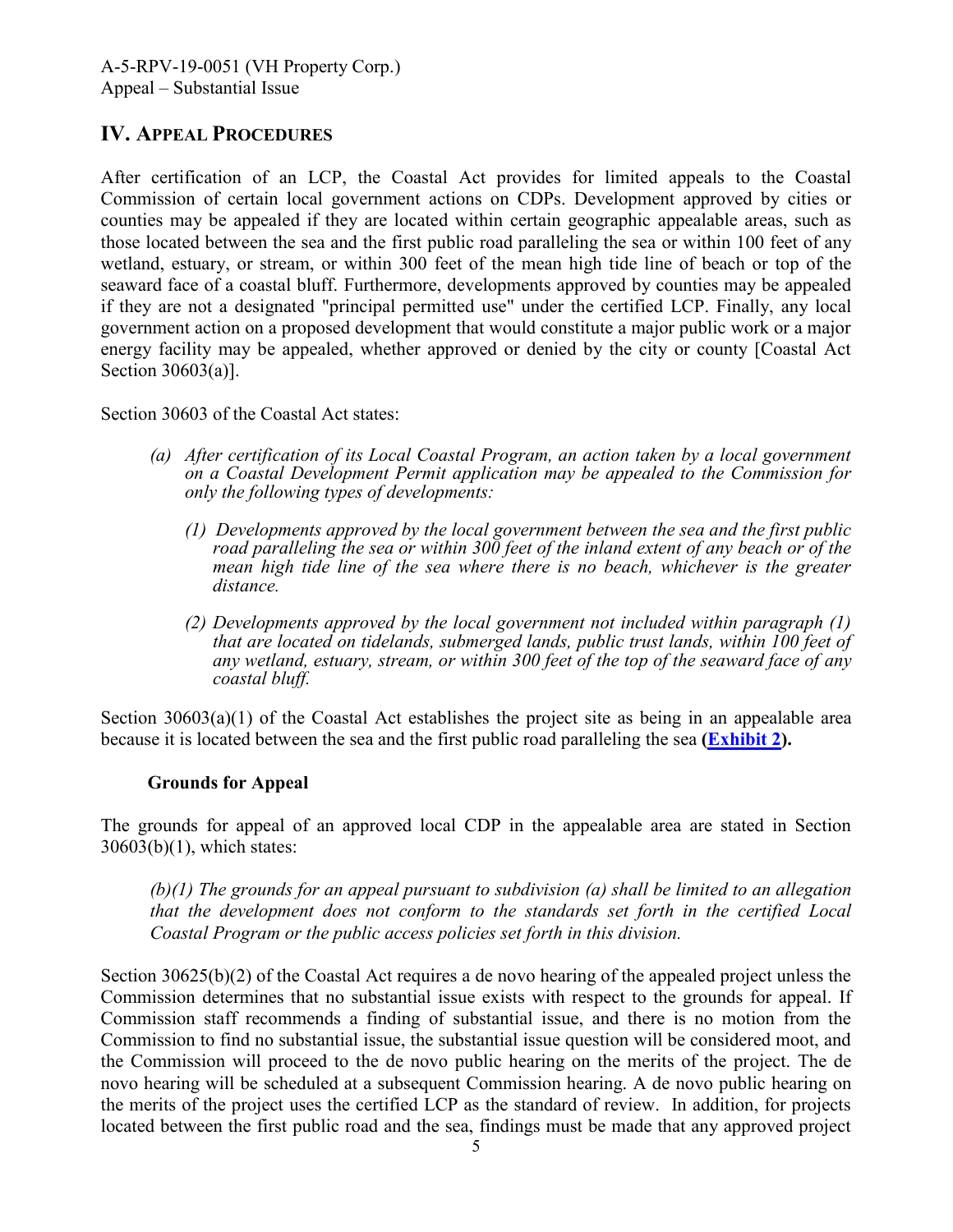is consistent with the public access and recreation policies of the Coastal Act. Sections 13110- 13120 of the California Code of Regulations further explain the appeal hearing process.

The grounds for the current appeal include contentions that the approved development does not conform to the standards set forth in the certified LCP regarding protection of ESHA and that the City erred in its finding that the project could be approved under the LCP. .

#### **Qualifications to Testify before the Commission**

If the Commission, by a vote of 3 or more Commissioners, decides to hear arguments and vote on the substantial issue question, proponents and opponents will have an opportunity to address whether the appeal raises a substantial issue. The time limit for public testimony will be set by the chair at the time of the hearing. As noted in Section 13117 of Title 14 of the California Code of Regulations, the only persons qualified to testify before the Commission at the substantial issue portion of the appeal process are the applicant(s), persons who opposed the application before the local government (or their representatives), and the local government. Testimony from other persons must be submitted in writing.

The Commission will then vote on the substantial issue matter. It takes a majority of Commissioners present to find that no substantial issue is raised by the local approval of the subject project.

# **V. FINDINGS AND DECLARATIONS – SUBSTANTIAL ISSUE**

## **A. Project Location and Description**

The subject site is located between an approved bike and pedestrian trail, and Forrestal Canyon. The site is located seaward of the first public road in the City of Rancho Palos Verdes, Los Angeles County **[\(Exhibit 2\)](https://documents.coastal.ca.gov/reports/2019/8/F10a/F10a-8-2019-exhibits.pdf)**. Forrestal Canyon is depicted in the LCP as both a "Natural Corridor" and a "Protection/Preservation Corridor," however the LCP also requires that a field survey coupled with historic and current aerial photographs be analyzed to validate the corridor's precise boundary. The canyon is heavily vegetated on both sides, and is identified as Coastal Sage Scrub habitat in the City's 2018 Natural Community Conservation Plan and Habitat Conservation Plan. The canyon is surrounded to the west, south, and east by the Trump National Golf Course. The project site, as proposed, is immediately east of the approved trail. On the immediate west side of the approved trail is a driving range that is part of the Trump National Golf Course. The site is accessed from Trump National Drive, which is a private road south of the first public road, Palos Verdes Drive South. Within the approved trail path, a paved service road for golf carts and pedestrians to access the driving range runs along the eastern edge of the driving range, and currently ends in a cul-desac. North of the cul-de-sac, the remainder of the trail path, which includes the portion fronting the proposed project site, has not yet been developed. The southern portion of the approved trail path connects to a path that leads to coastal blufftop trails, West Bluff Trail, and West Portal Trail. All of these trails are required public access and recreation features of Coastal Development Permit A-5- RPV-93-005 (approved with conditions April 15, 1993), which has been amended 19 times to modify private development and public amenities on the property (five proposed amendments have been denied by the Commission or withdrawn). The coastal development permit also requires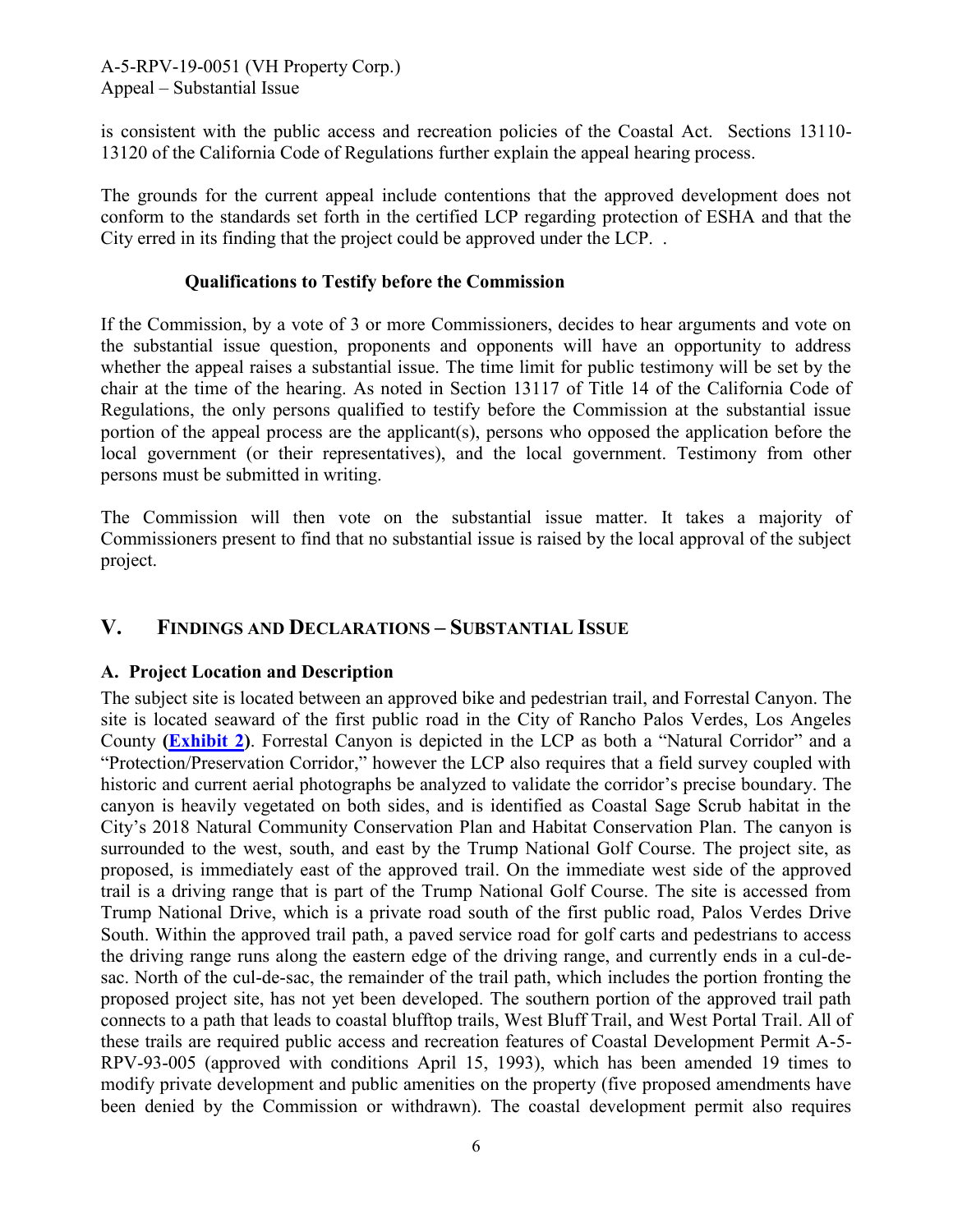habitat areas to be set aside for open space and biological productivity and protected as such, including the habitat in and adjacent to Forrestal Canyon.

## **B. Local Coastal Program Certification**

Rancho Palos Verdes is a shoreline community in southern Los Angeles County that incorporated as a City on September 7, 1973. On April 27, 1983, the Commission approved the City's LCP. The City's LCP is comprised of a 1978 Coastal Specific Plan and the local zoning code at the time of LCP certification, which, along with the public access and recreation policies of the Coastal Act, are the standard of review for the City-approved project.

## **C. Factors to be Considered in Substantial Issue Analysis**

Section 30625(b)(1) of the Coastal Act states that the Commission shall hear an appeal of a local government action carried out pursuant to Section 30600(b) unless it finds that no substantial issue exists as to conformity with the certified LCP and, if applicable, the access policies of Chapter 3 of the Coastal Act. The term "substantial issue" is not defined in the Coastal Act or its implementing regulations. Section 13115(b) of the Commission's regulations simply indicates that the Commission will hear an appeal unless it "finds that the appeal raises no significant question." In previous decisions on appeals, the Commission has been guided by the following factors:

- 1. The degree of factual and legal support for the local government's decision that the development is consistent or inconsistent with the relevant provisions of the Coastal Act;
- 2. The extent and scope of the development as approved or denied by the local government;
- 3. The significance of the coastal resources affected by the decision;
- 4. The precedential value of the local government's decision for future interpretations of its LCP; and,
- 5. Whether the appeal raises local issues, or those of regional or statewide significance.

Staff is recommending that the Commission find that **a substantial issue exists** with respect to whether the local government action conforms to the habitat protection policies of the City's certified LCP and the public access and recreation policies of the Coastal Act for the reasons set forth below.

## **D. Substantial Issue Analysis**

As stated in Section IV of this report, the local CDP may be appealed to the Commission on the grounds that the proposed development does not conform to the standards set forth in the certified Local Coastal Program (LCP) or the public access and recreation policies of the Coastal Act. Pursuant to Section 30625 of the Coastal Act, the Commission must assess whether the appeal raises a substantial issue as to the project's consistency with the certified LCP or the access policies of the Coastal Act.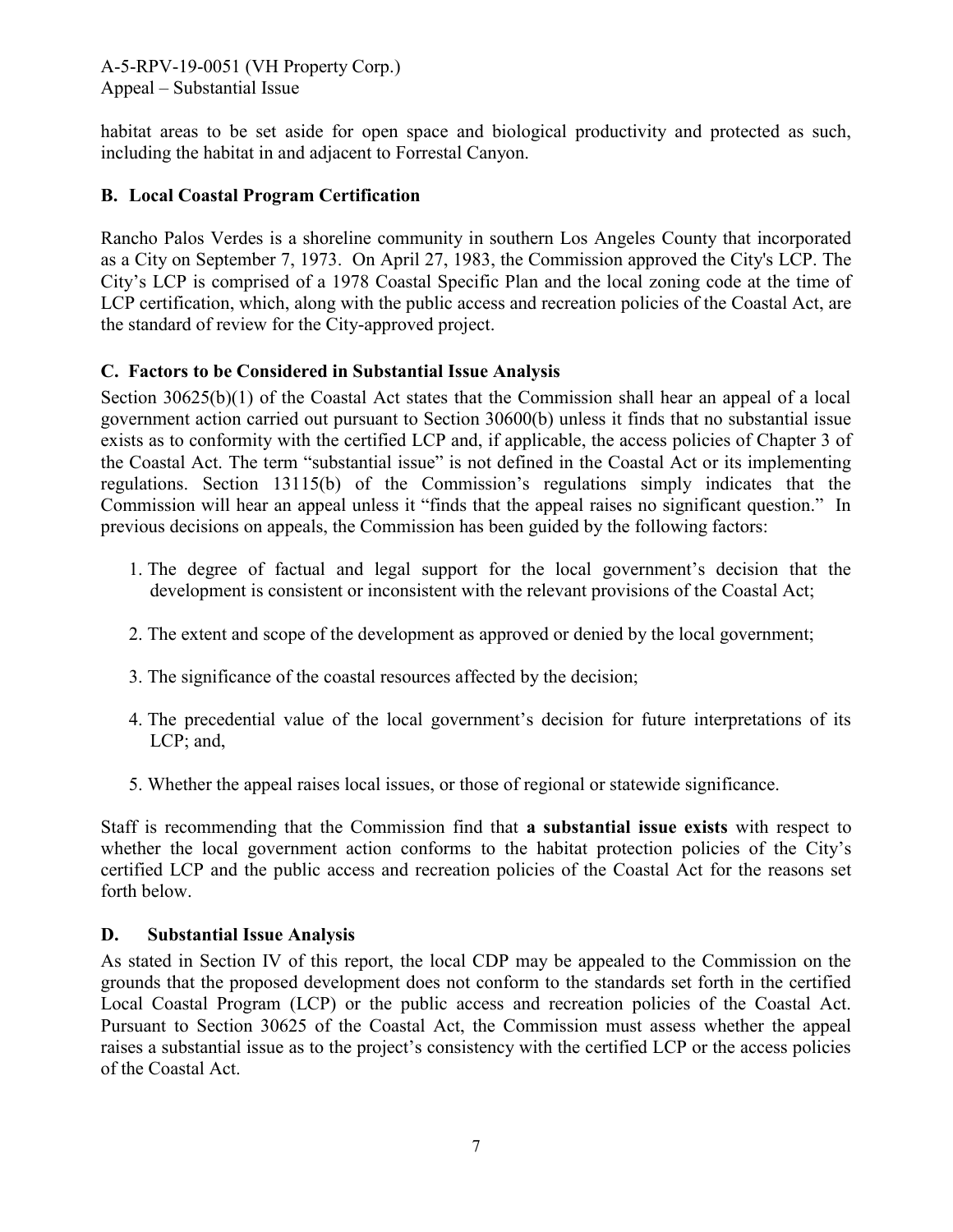As provided below, the City of Rancho Palos Verdes certified LCP contains policies that protect natural habitat corridors and require development adjacent to these corridors to be analyzed for potential impacts to sensitive habitat. The standard that development located adjacent to habitat be analyzed for potential impacts is similar to Section 30240 of the Coastal Act.

#### **Relevant LCP Policies**

#### *Corridor Element*

*-Field Inspection to Validate Natural Corridor Boundaries (Page C-12)* 

*…because of [Natural Corridors'] uniquely dynamic (changing) character, any attempt to provide precise measured boundaries must yield to the more generalized, but easily validated methods of field inspection coupled with historical and current aerial photography and other documenting sources.* 

#### *-Erosion Potential (C-14)*

*Natural corridors should be protected from increased erosion potential due to increased impermeable in adjacent developed areas through development/maintenance of soilretaining plan materials, selective placement of natural rock, and other drainage channel liners, etc.* 

#### *- Compatibility of the Coastal Region with Adjacent Activity (Page C-15)*

*Where a Protection/Preservation Corridor is located adjacent to an area involving human use (access, habitation), some buffer area should be designed/planned/maintained so as to avoid adverse impacts.* 

#### *-Site Condition Analysis (Page C-16)*

*It is the policy of the City to: Require development proposals within areas which might impact corridors to analyze the site conditions in order to mitigate impacts and obtain feasible implementation of all corridor guidelines.* 

#### *Natural Environment Element*

## *-CRM 9 Wildlife Habitat (Page N-44)*

*Existing wildlife habitats can be retained with vegetation and natural drainage patterns maintained to provide water and foraging material in the habitat. It is important to review any proposed development within or adjacent to wildlife habitat districts for the nature of the impact upon the wildlife habitat and possible mitigation measures to fully offset any impacts… Require developments within or adjacent to wildlife habitats to describe the nature of the impact upon the wildlife habitat and provide mitigation measures to fully offset the impact.* 

## *Urban Environment Element*

*-Coastal Access (Page U-48)* 

*Whether road networks are held in public or private ownership is of critical concern in the coastal region. The shoreline is a public resource which could be denied through the gating or restricting of coastal roads. In order to ensure the public's right to access via roads,*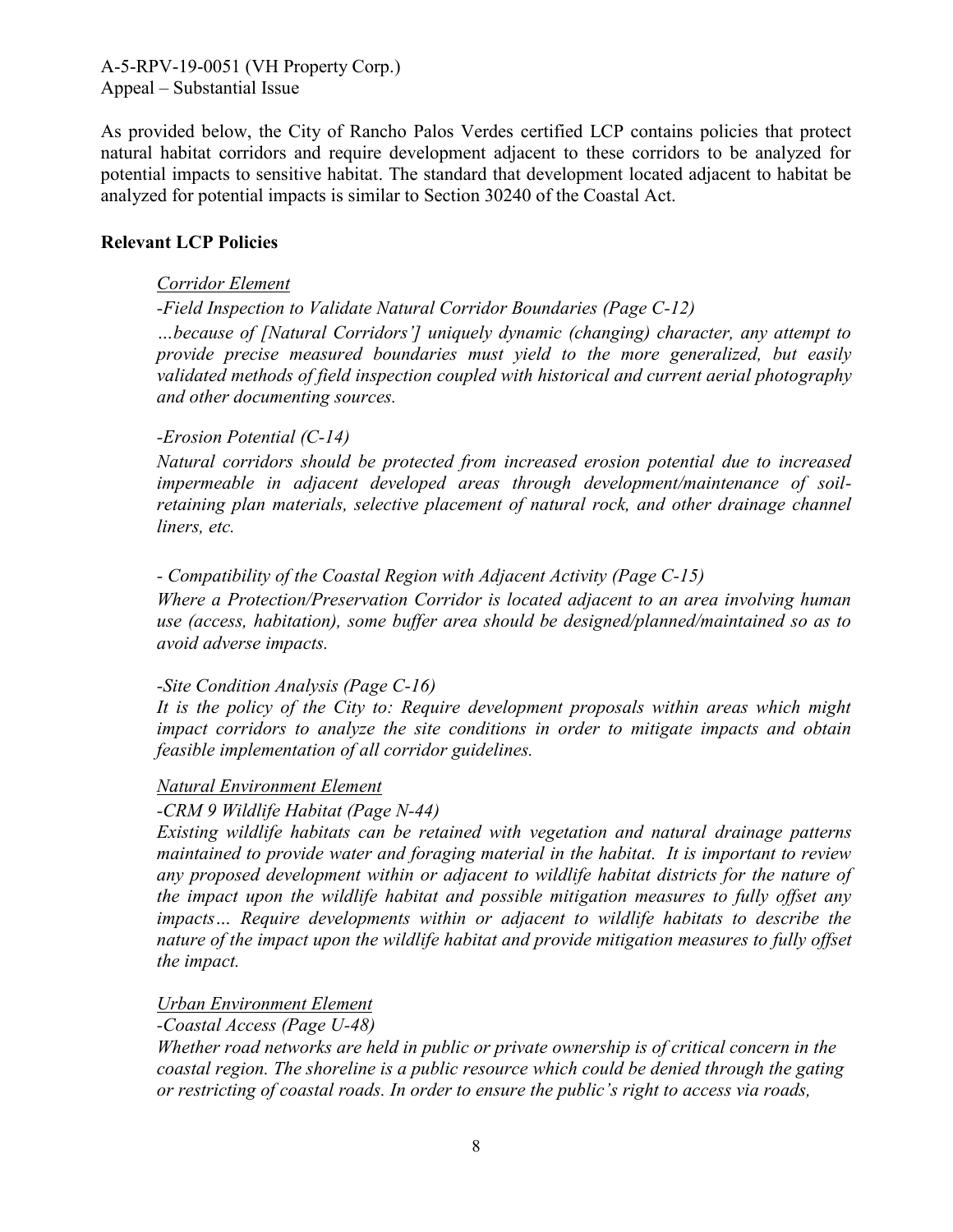*existing and proposed roads should be public unless it is demonstrated to the City's satisfaction that a private road(s) would not impede public access to the shoreline.* 

#### *-RPVMC 13.10.030*

*"Environmentally sensitive area (ESA)" means an area in which plant or animal life or their habitats are either rare or especially valuable because of their special nature or role in an ecosystem and which would be easily disturbed or degraded by human activities and developments (California Public Resources Code Section 30107.5).* 

In its approval of a Special Use Permit for the subject project, the City found 1) that the site is adequate in size and shape to accommodate the proposed special use; 2) That the proposed special use would not adversely interfere with existing uses on the subject property, and would not impede or adversely impact pedestrian access ways and/or vehicular circulation patterns; 3) that the proposed special use would not result in significant adverse effect on adjacent property; and 4) that by requiring certain safeguard as conditions of approval, the proposed special use would not be detrimental to the public health, safety and welfare. Additionally, the City found that the project was exempt from the California Environmental Quality Act (CEQA). Lastly, the City found that the project would be temporarily located outside of access ways and habitat areas, and was therefore exempt from coastal permit procedures. The appeal raises two significant issues as to the project's conformity with the certified LCP: 1) the City's failure to evaluate or address impacts to ESHA, as required by the LCP policies, and 2) the City's improper determination that the development could be exempt from coastal permit requirements

The City-approved project includes development immediately adjacent to ESHA along Forrestal Canyon. The City's municipal code directly references the Coastal Act's definition of environmental sensitive habitat areas. The City's LCP also identifies Forrestal Canyon as both a "Natural Corridor" and a "Protection/Preservation Corridor." The City's 2018 Natural Community Conservation Plan and Habitat Conservation Plan depict Forrestal Canyon as Coastal Sage Scrub habitat. Coastal Sage Scrub habitat is described in the LCP as "the basis for habitat areas" (N-30) and that it provides "critical habitat" for fauna including coyotes, gray foxes, cactus wrens, road runners, blacktailed gnatcatchers, rufous crowned sparrows, and rock wrens; it also provides critical habitat for flora including the endemic *dudleya virens* (N-31). On page C-12 of the Corridors Element of the LCP, the City acknowledges that because of the uniquely dynamic character of Natural Corridors' vegetation and natural habitats, the precise boundaries of these corridors is impractical to define in the LCP. As such, the LCP states "it is the policy of the City to: require development proposals in areas which might impacts corridors to analyze the site conditions in order to mitigate impacts and obtain feasible implementation of all corridor guidelines" (C-16). The Natural Corridors description includes recommendations for how this analysis could be done including a site-specific study consisting of a field survey, and examination of historic and current aerial photographs to determine the limits of the habitat corridor with respect to a prospective project site. The City's record contains no evidence that a field survey or aerial photographs were examined in relation to this project. The City's action to approve development in the specific location is also inconsistent with the LCP policy requiring that, "where a Protection/Preservation Corridor is located adjacent to an area involving human use (access, habitation), some buffer area should be designed/planned/maintained so as to avoid adverse impacts." There is no evidence that the applicant proposed or that the City required any buffer between the development and the adjacent habitat area. Nor is there adequate information in the record to determine that the location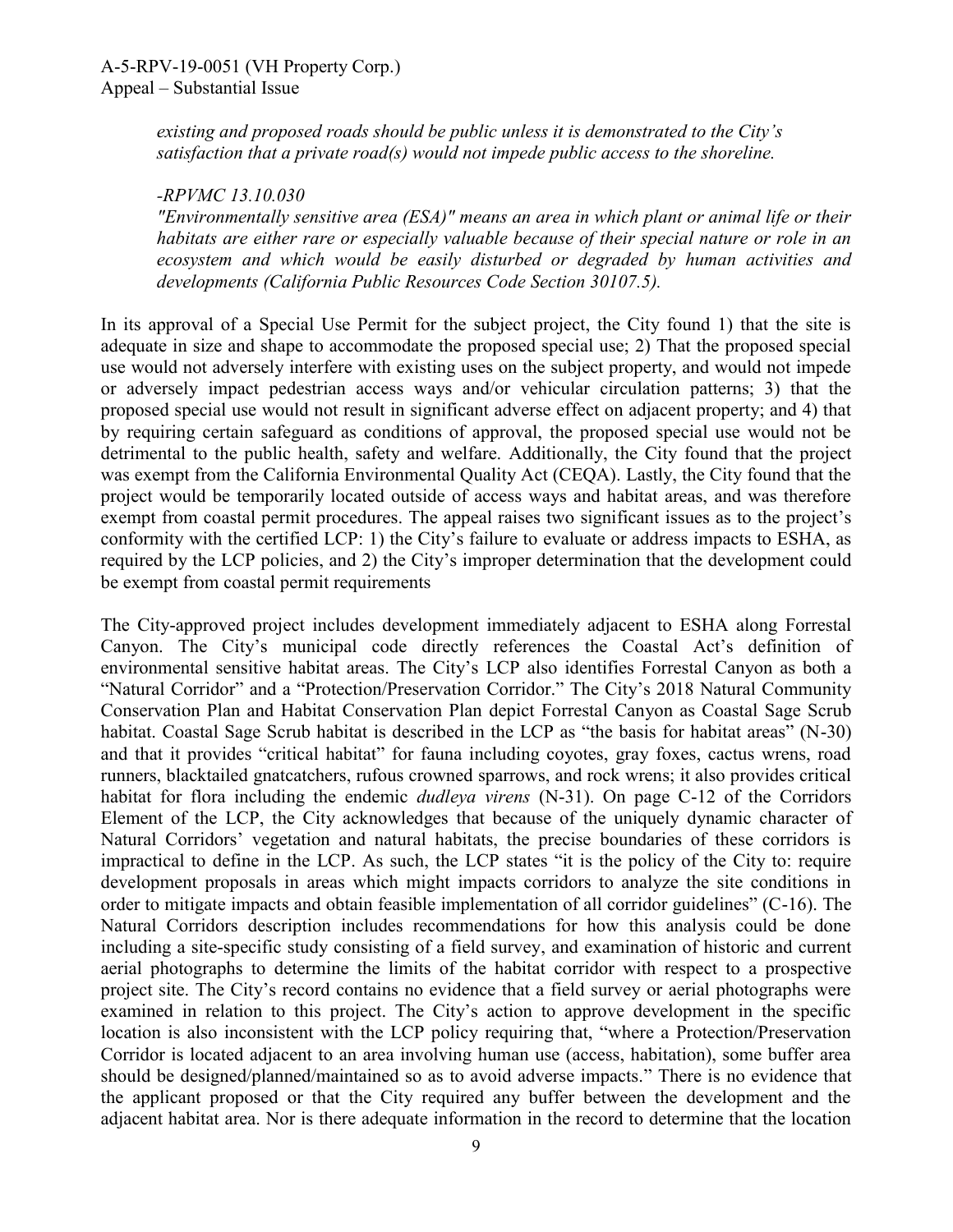$\overline{\phantom{a}}$ 

of the development provides an adequate buffer around sensitive habitat. Therefore, the action raises a substantial issue as to conformance with LCP policies requiring studies for development adjacent to natural corridors and Protection/Preservation Corridors, as well as buffers around such areas.

The City's record indicates that on April 24, 2019 the City sent an incomplete letter to the applicant requesting, among other items, "a site plan at a smaller scale to show the location of the proposed trailer… include[ing] the north boundary along PVDS and west boundary along the PBC community. Please also provide setbacks to the north as [sic] west property lines." The only site plan in the record is the one attached to the staff report, which is drawn at a  $1" = 100"$  scale. The scale of this site plan makes it impossible to understand the project footprint's relationship to the property line, setback lines, natural habitat, or the boundaries of the bicycle/pedestrian trail because the 270 sq. ft. project is depicted as a small rectangle on the large, 261 acre property. The staff report provides only a red star superimposed on a photograph of the area, to represent the "approximate location of the container." The lack of a more precise site plan, of appropriate scale, depicting the footprint of the proposed project and any accessory development, in relation to the surrounding property lines and access ways raises substantial issue as to whether the City's approval of the project is consistent with certified policies in the LCP relating to protection of sensitive habitat areas.

The City of Rancho Palos Verdes granted approval of a Special Use Permit for the project that included findings that the project was categorically excluded from the requirements of a Coastal Development Permit under Rancho Palos Verdes Municipal Code (RPVMC) §17.72.050, which includes an exemption for categories of development which have been determined by the Coastal Commission to have no potential for any significant local impact on coastal resources or public access, in addition to other types of exempt development. The City's staff report states: "the Coastal Commission reviewed the proposed project and agreed that the project could be exempt, provided that the proposed shipping container is not placed on a trail or within a natural habitat area, and is temporary." Categorical exclusions can be granted by an affirmative vote of two-thirds of the Coastal Commission, pursuant to Section 30610(e) of the Coastal Act. The City failed to cite any categorical exclusion approved by the Commission, and Commission staff is not aware of any categorical exclusion that would apply to the proposed project. The City's findings incorrectly characterize Commission staff's email as an action of the Coastal Commission.

In addition, Special Condition 7(g) of the underlying CDP for the golf course (A-5-RPV-93-005) requires the applicant to obtain a coastal development permit for any development located in ESHA. As noted previously, there is no evidence in the City's record indicating that a field survey or biological assessment was conducted for the subject project to confirm or dispute the presence of ESHA on or adjacent to the project site, and there is insufficient evidence in the record to identify the project's impacts on sensitive habitat areas. Thus, there is a substantial issue as to whether a CDP was required for the City-approved development and, hence, whether the project conforms to the certified LCP (as implemented through the CDP).<sup>1</sup>

 $<sup>1</sup>$  The City has previously approved development on this site as exempt from the requirement to obtain a CDP, despite</sup> potential impacts to ESHA. In 2015, the City issued an exemption for removal of two artificial waterfalls on the golf course site (approximately 1,000 feet from the subject project), which the applicant carried out, resulting in the temporary disruption of 5,700 square feet of sensitive habitat. Coastal Commission Enforcement Staff issued Notice of Violation V-5-15-0063 on June 2015 and the violation was resolved through an amendment to the underlying coastal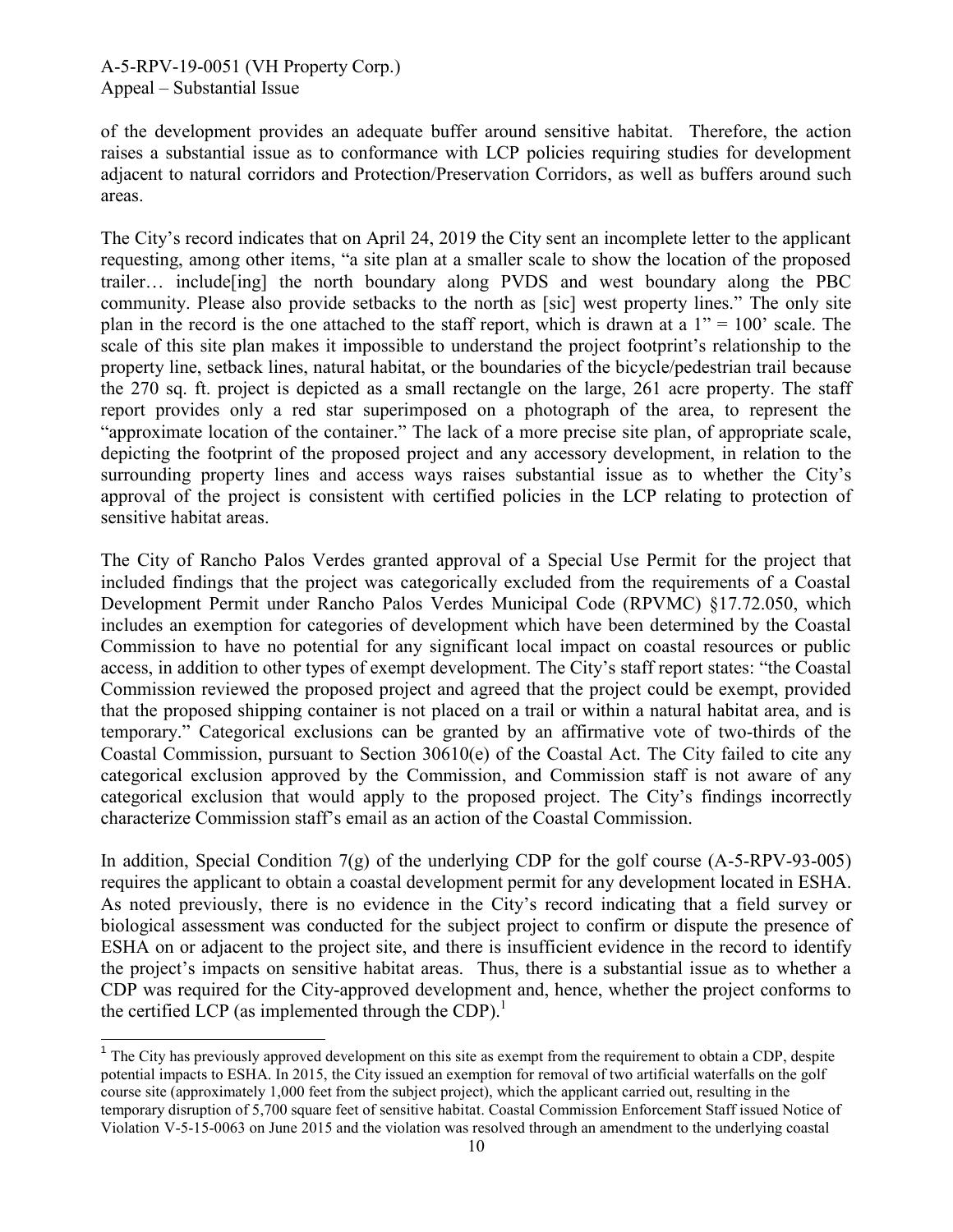City staff contacted Commission staff to discuss the potential location of the project, and Commission staff provided informal feedback by phone and by email on May 3, 2019. Commission staff advised the City of the proposed development's proximity to ESHA (and the public trails) and referenced the conditions of the underlying permit, and requested additional information to determine the precise location of the development, but no such information was provided to Commission staff. Regardless of any informal discussions between City staff and Commission staff during the City's review of the project, the project as approved by the City may not be consistent with the underlying coastal development permit for the golf course and, hence, the certified LCP, as there is insufficient information in the record to determine whether the development would be in ESHA. Therefore, the appeal raises a substantial issue as to whether the City-approved project is consistent with the certified LCP.

Applying the five factors listed in the prior section clarifies that the appeal raises a "substantial issue" as to the project's conformity with the certified LCP.

The first factor is the degree of factual and legal support for the local government's decision that the development is consistent or inconsistent with the relevant provisions of the certified LCP. There is no evidence in the record that the City required or performed a site survey, or reviewed historic or current aerial photographs to determine the precise ESHA boundary. Nor did the City have a properly scaled site plan to determine whether the proposed project could provide adequate buffers to ESHA, and that it would not encroach onto public access ways or habitat. Lastly, there is insufficient legal support for the City's determination that the project is exempt development, in light of the potential impacts to ESHA. Together, the record indicates a significant lack of factual and legal support for the City's approval of the project.

The second factor is the extent and scope of the development as approved by the local government. In terms of size, the scope of the proposed new development (a 8.5 ft. tall, 270 sq. ft. shipping container) relative to traditional brick-and-mortar development may not initially appear to be significant. But considering the context of its location, the extent and scope of the development are significant because of its proximity to ESHA and a public access way. The proposed development would also stand out against surrounding area because there are also no other buildings in the vicinity. The primary LCP issues raised by how the City reviews and approves development in such locations is also significant in extent and scope.

The third factor is the significance of the coastal resources affected by the decision. Section 30240 of the Coastal Act sets high standards to protect ESHA, standards which are incorporated into the City's LCP as requirements to prepare a site-specific survey, identify and necessary mitigation, and impose adequate buffers around sensitive areas, which were not explored or required by the City in this case.

<sup>1</sup> development permit (A-5-RPV-93-005-A24) in November 2016, which provided habitat restoration at a 10:1 ratio at a nearby site on the property. Thus, the City and the property owner are aware that development at this site that impacts ESHA requires a CDP.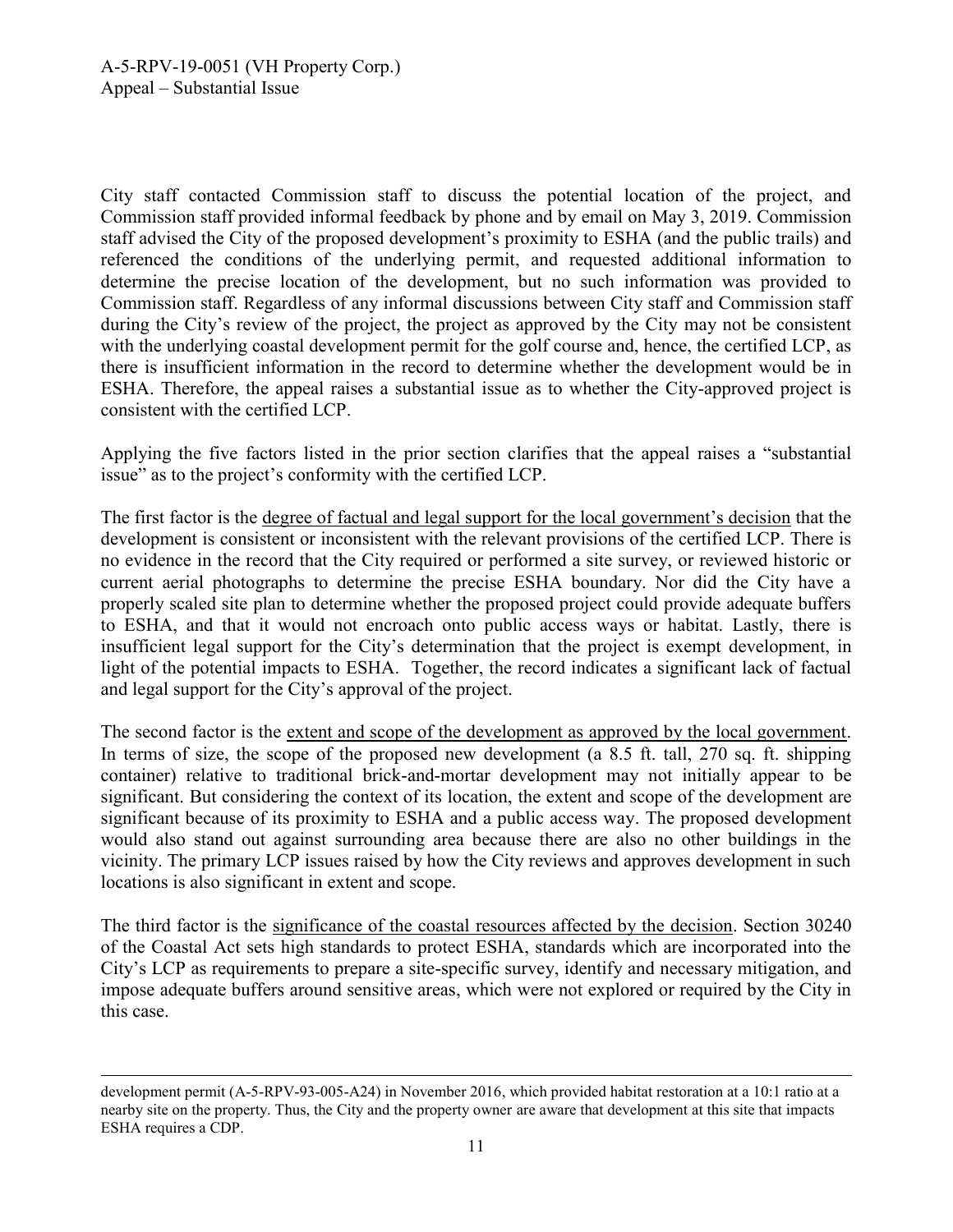The fourth factor is the precedential value of the local government's decision for future interpretations of its LCP. The City's decision, if allowed to stand, would be highly precedential for future interpretations of the City's LCP. Allowing the City to approve development that potentially encroaches upon or near environmental sensitive habitat areas without requiring a CDP or sitespecific review or adequate buffers could be relied on to allow future development proposals that ultimately harm sensitive areas due to inadequate review of the project's impacts on such areas. In addition, allowing the subject project to be exempted from the requirement to obtain a coastal development permit despite potential impacts to ESHA would set an adverse precedent for interpretation of the subject LCP. The proposed development does not qualify as exempt development, and should not be relied on in future cases to justify exempting other development in ESHA from coastal development permitting requirements in Rancho Palos Verdes, which could result in cumulative adverse impacts to coastal resources.

The final factor is whether the appeal raises local issues, or those of regional or statewide significance. This appeal raises both local issues pertaining to natural habitat on the Palos Verdes peninsula, as well as more regional and statewide issues of concern related to protection of ESHA, and the potential for local jurisdictions to weaken ESHA protections that are central to the statute by not applying LCP policies requiring site-specific study of proposed development adjacent to ESHA or adequate buffers and mitigation measures. Accordingly, the appellant's contentions raise concerns about the future interpretation of the LCP and Coastal Act compliance. Therefore, the appeal is both precedential and raises issues of statewide significance.

For the reasons stated above, the appeal raises a substantial issue with respect to the grounds on which it has been filed because the locally approved development raises issues of consistency with the certified City of Rancho Palos Verdes LCP.